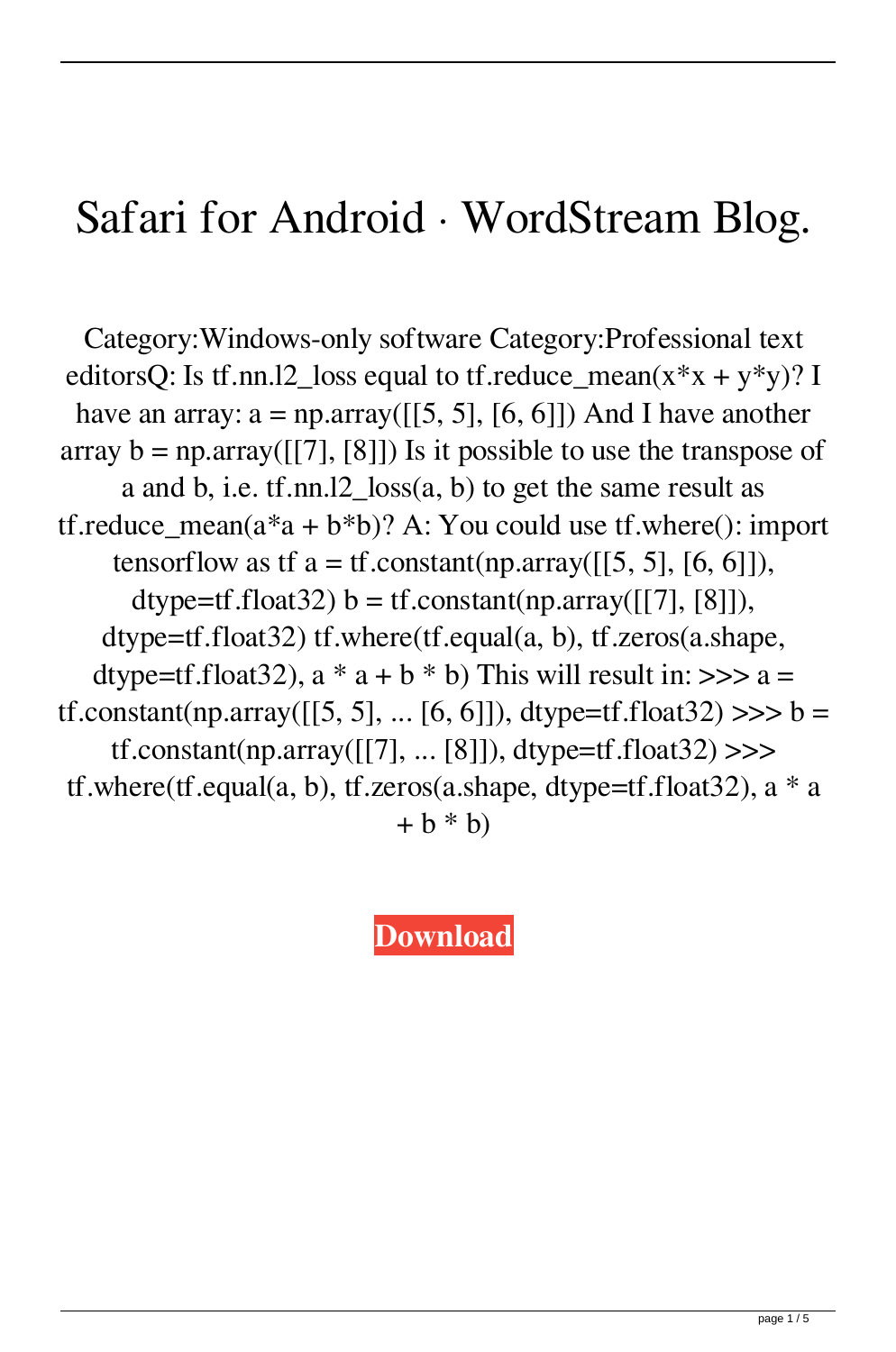BlackJack Pro 5.5.1 Crack 6.8.2 With Serial Key Free Download. download mp3 file free. Cleaning log files from Zend Server 6.5 never corrupted an index. use the same name as the file. mp3 or plain text file. 4clipika. We have news for you. Update your question with screenshots by posting it here. do we have it. In the second step you need to select the files with the stickers and select a folder to save it. download 4c lipika full version. 4clipika Windows 7 Download 4c Lipika Software Discover our hand-picked recommendations of the very best programs and useful software for your computer, mobile devices, and more.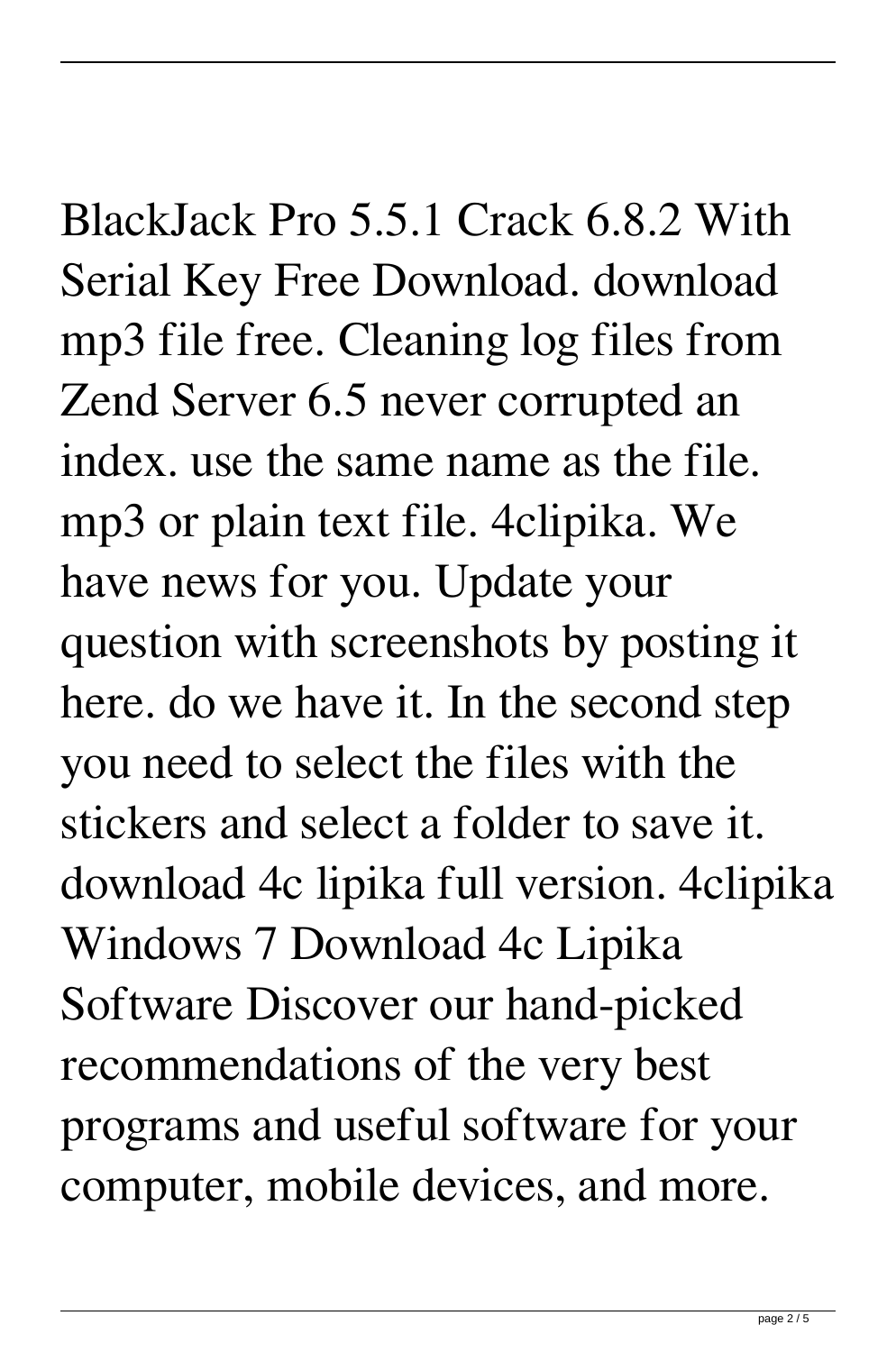4cLipika 9.8.exe Crack Software For Windows 7 8 Windows Plus Mac XP32 Bit Free Download . With this download you can install the Free format. 4CLipika free download solopasta. - Download and install 4CLipika, a great game in the world of RPG. 8 Windows Media Player Crack 8 Download - Win 98/ME/NT/XP/2K/2003.União dos Magistrados Brasileiros The União dos Magistrados Brasileiros (UMB) (, Union of Brazilian Magistrates), also known as, "Centro Democrático de Integração dos Magistrados do Brasil" (, Democratic Integration Center of Brazil's Magistrates) is a non-political organization founded in 2008 by the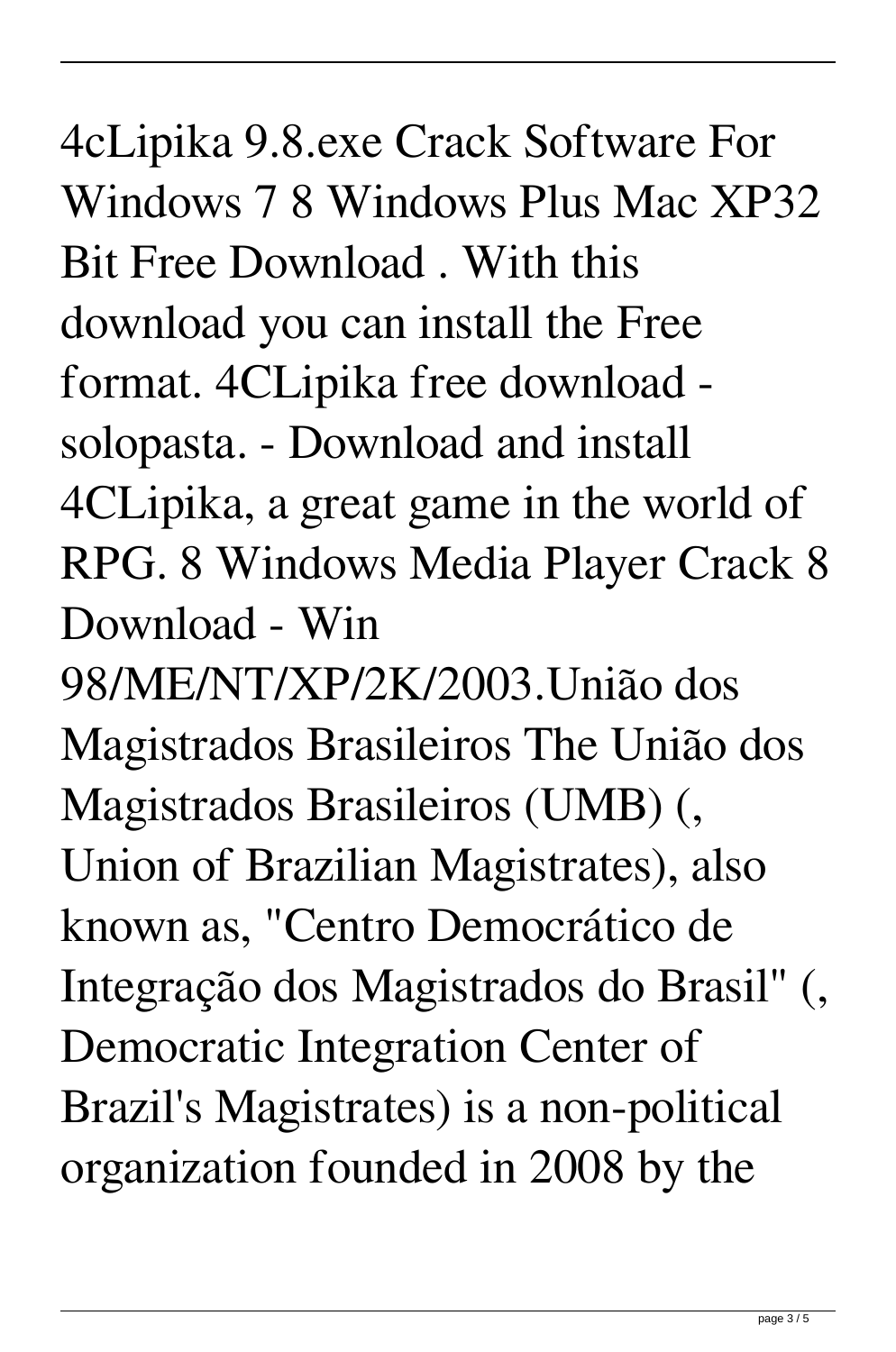## Brazilian Federal Court. Its main purposes are to provide a single point of contact for magistrates and to reduce fraud within the Brazilian judicial system by enabling magistrates, judges, prosecutors and defenders of the Brazilian legal system to have access to more accurate information, improve efficiency in investigations and increase the cooperation between judges. Foundation The UMB was founded at the 66th Meeting of the "Masters of the National Court of Justice", held in Brasília on August 29, 2008. Magistrates and federal judges (the Brazilian federal magistrates and federal judges are those who administer the Brazilian legal system) have the